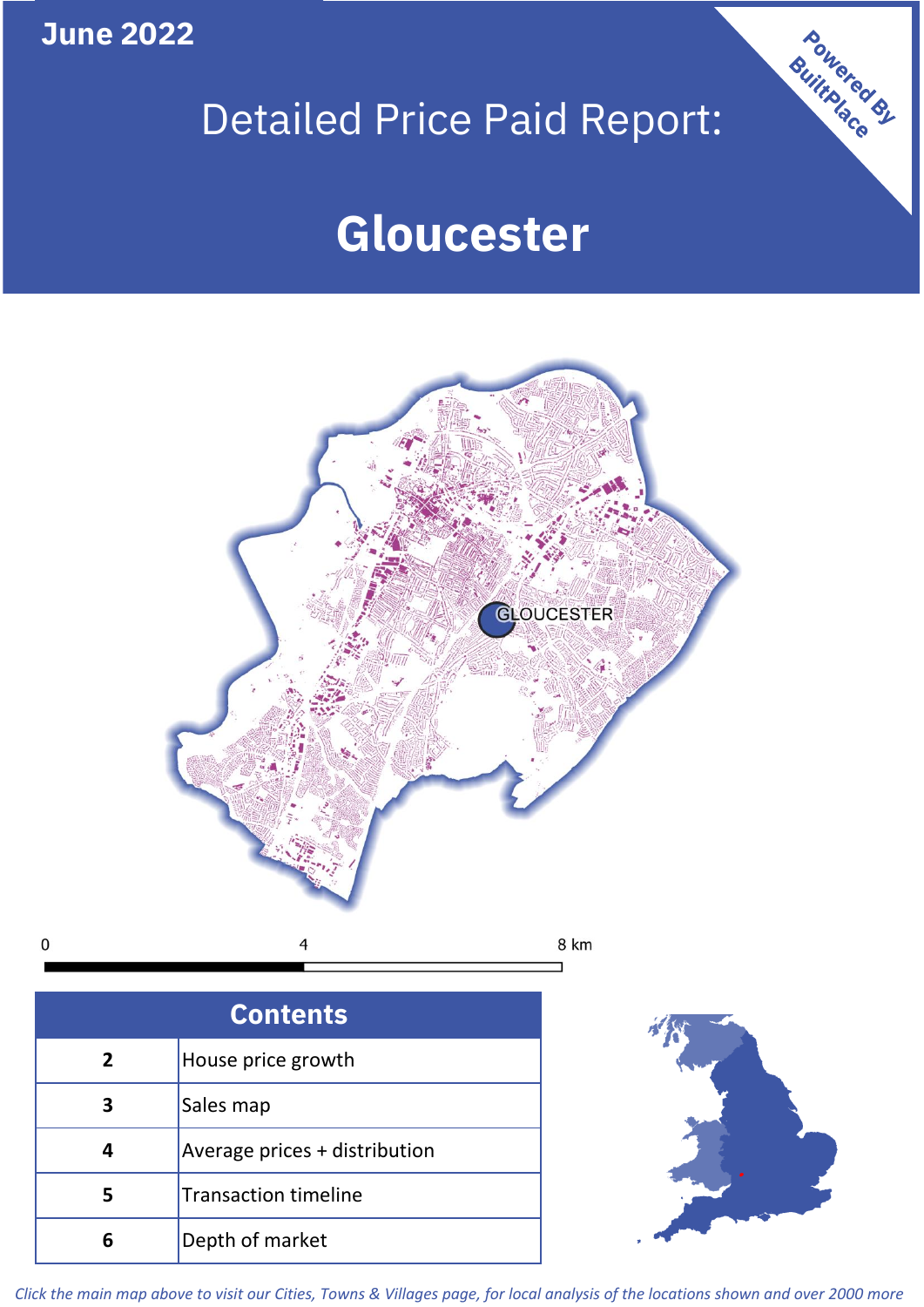## **Headline Data**

|                     | <b>Current level</b> | 3 month | <b>Annual</b> | 5 year   | 10 year |
|---------------------|----------------------|---------|---------------|----------|---------|
| <b>House prices</b> | £235,161             | 2.6%    | 9.9%          | 29.1%    | 72.5%   |
| <b>Transactions</b> | 2,132                | $-8.7%$ | 17.2%         | $-11.8%$ | 24.9%   |

## **House Price Growth (April 2022 data)**

### *Annual Change in House Prices*



House prices in Gloucester grew by 9.9% in the 12 months to April 2022 (based on 3-month smoothed data). By comparison national house prices grew by 10.7% and prices in the South West grew by 12.3% over the same period.

Gloucester house prices are now 40.9% above their previous peak in 2007, compared to +49.0% for the South West and +52.9% across England.



### *Year-To-Date Change in House Prices, December to April*

Local prices have grown by 3.6% in 2022 so far, compared to growth of 1.3% over the same period last year.

### *Source: OS OpenData; UK House Price Index (Contains HM Land Registry data © Crown copyright)*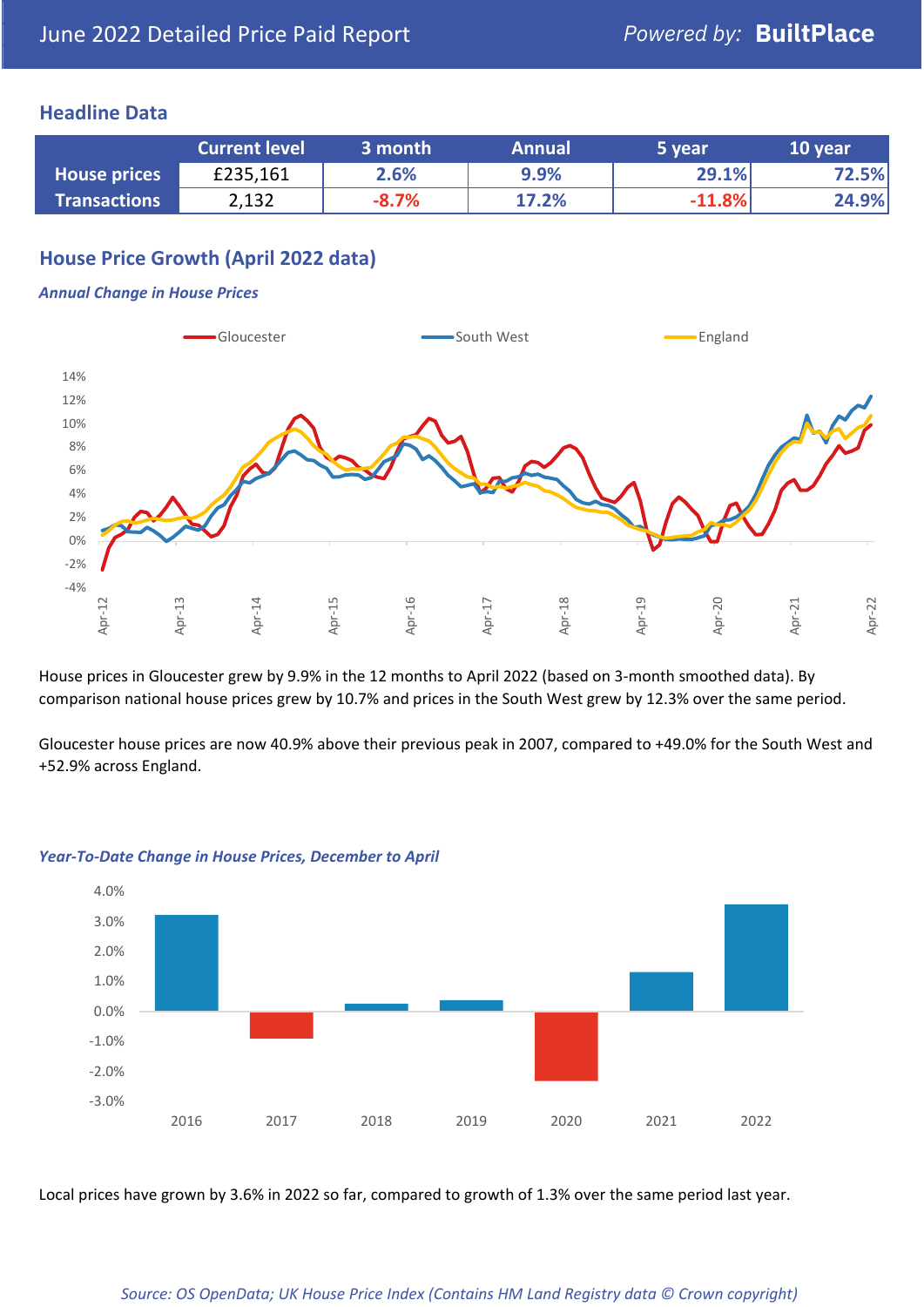# **House Price Map**

## *12 months to April 2022*



*Each point is one postcode, coloured by the average value relative to all sales in this local authority (price bands are LA-specific quintiles).*

# **Map Key**

| Min      | <b>Max</b> |                            |
|----------|------------|----------------------------|
| Up to    | £153,000   | 1st quintile / lowest 20%  |
| £153,000 | £192,000   | 2nd quintile               |
| £192,000 | £239,000   | 3rd quintile               |
| £239,000 | £297,000   | 4th quintile               |
| £297,000 | and over   | 5th quintile / highest 20% |
|          |            |                            |

## *Source: OS OpenData; UK House Price Index (Contains HM Land Registry data © Crown copyright)*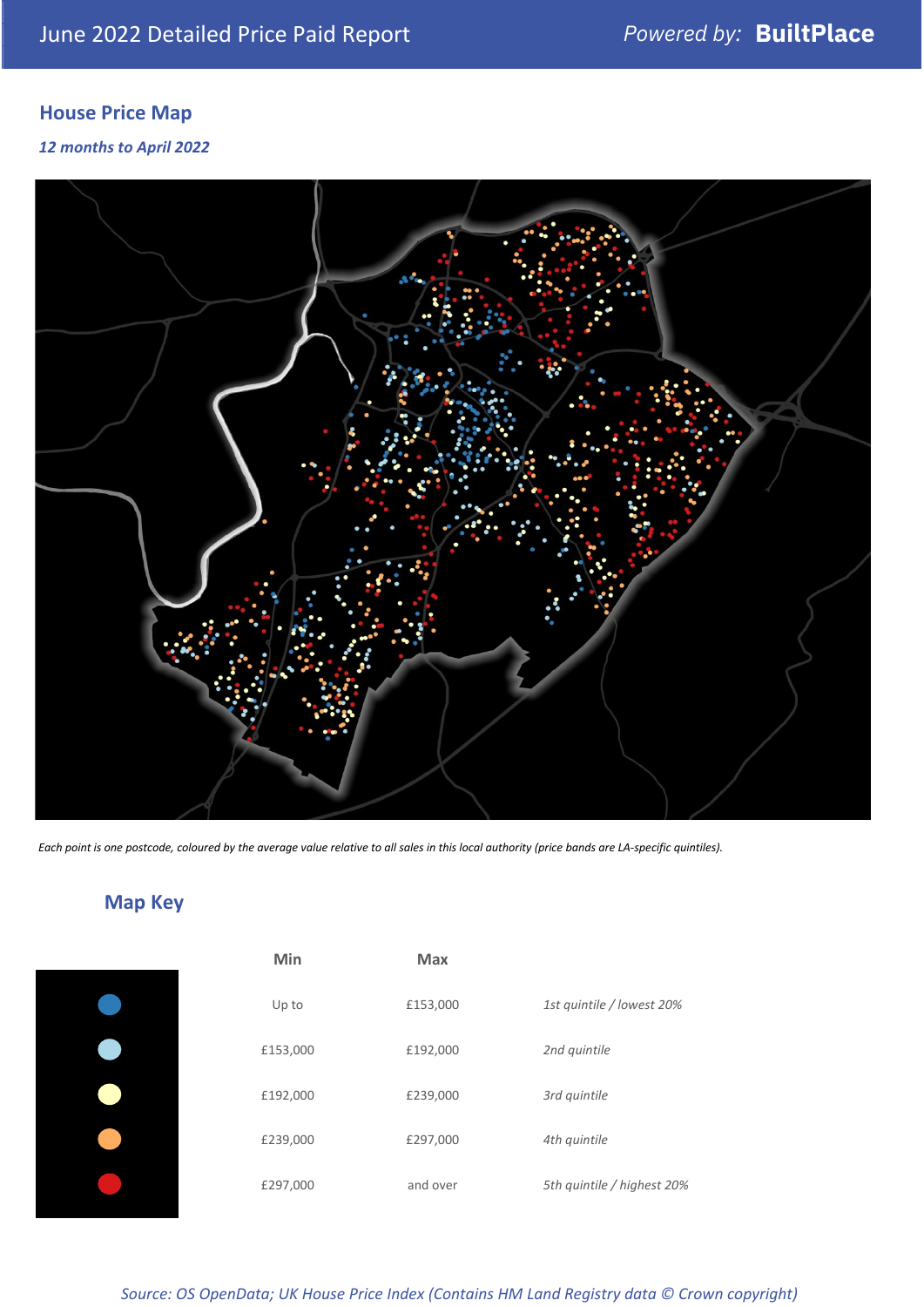## **Average House Price by Property Type**

## *12 months to April 2022*



|                 | <b>New</b>           | <b>Second hand</b> |  |
|-----------------|----------------------|--------------------|--|
| <b>Flat</b>     | £119,200             | £135,188           |  |
| <b>Terraced</b> | No recorded<br>sales | £188,134           |  |
| Semi-detached   | No recorded<br>sales | £249,173           |  |
| <b>Detached</b> | £425,000             | £359,323           |  |

## **House Price Distribution by Year**

*All properties, by price band and calendar year (2020 = year to date)*

|                    | 1997 | 2002 | 2007 | 2012 | 2017 | 2019 | 2020 |
|--------------------|------|------|------|------|------|------|------|
| <b>Under £100k</b> | 92%  | 59%  | 8%   | 14%  | 6%   | 4%   | 5%   |
| £100-200k          | 8%   | 36%  | 69%  | 68%  | 54%  | 40%  | 40%  |
| E200-300k          | 0%   | 4%   | 19%  | 15%  | 31%  | 37%  | 37%  |
| £300-400k          | 0%   | 0%   | 3%   | 1%   | 7%   | 13%  | 14%  |
| £400-500k          | 0%   | 0%   | 1%   | 1%   | 1%   | 4%   | 3%   |
| <b>£500k-1m</b>    | 0%   | 0%   | 0%   | 0%   | 1%   | 1%   | 2%   |
| £1-2m              | 0%   | 0%   | 0%   | 0%   | 0%   | 0%   | 0%   |
| <b>Over £2m</b>    | 0%   | 0%   | 0%   | 0%   | 0%   | 0%   | 0%   |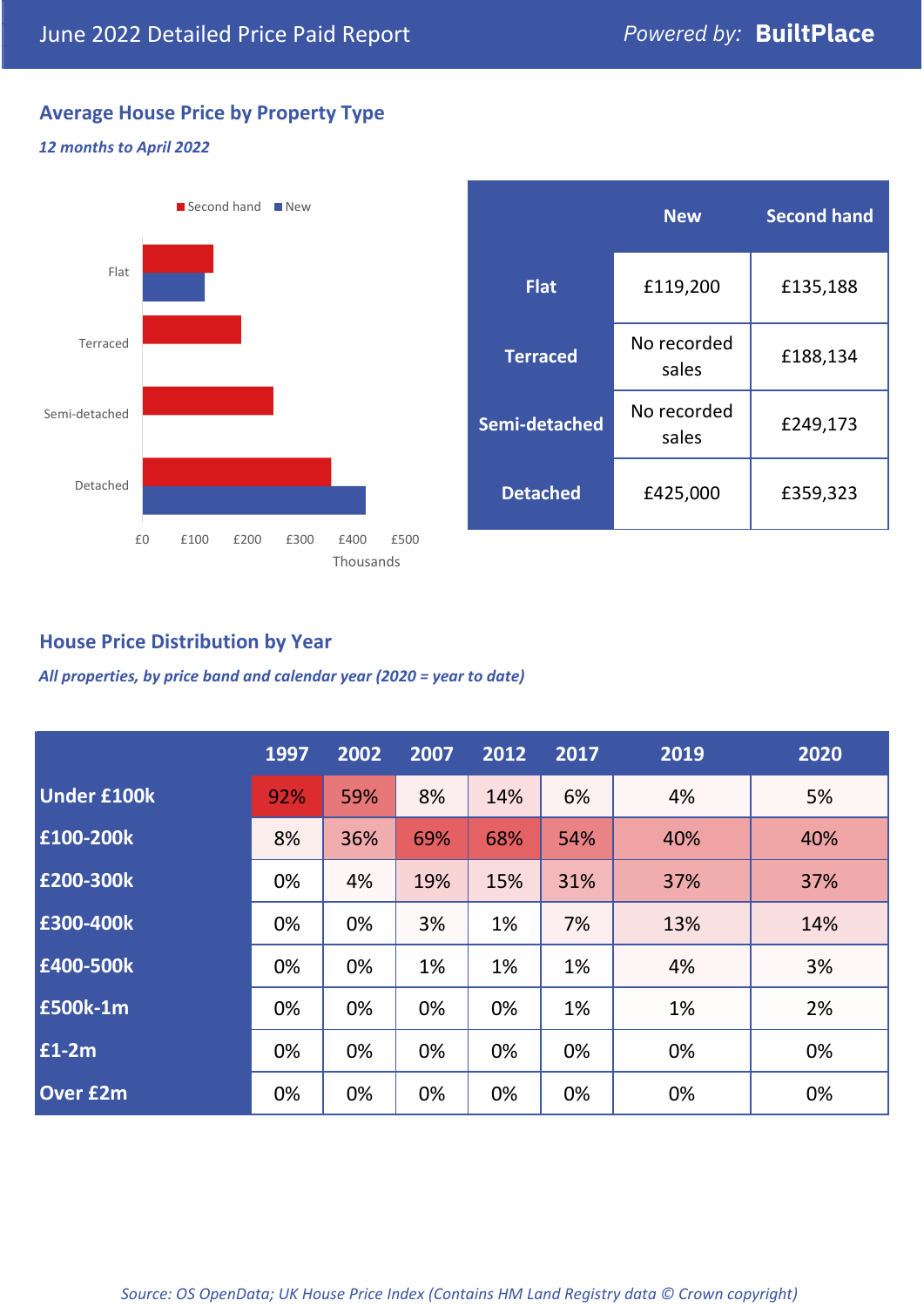## **Transactions (February 2022 data)**

*Annual Transactions, Indexed (2001-05 average = 100)*



There were 2,132 transactions in Gloucester during the 12 months to February 2022. This is 69% of the average from 2001-05 and suggests activity is significantly below pre-downturn levels.

Transactions in Gloucester have fallen by 14.8% since 2014, compared to changes of -8.3% for South West and -7.7% for England.



### *Cash and New Build Sales as % of Total, by Year*

*Note: The data on this page EXCLUDES transactions identified as transfers under a power of sale/repossessions, buy-to-lets (where they can be identified by a mortgage), and transfers to non-private individuals - i.e. it comprises only Land Registry 'A' data.*